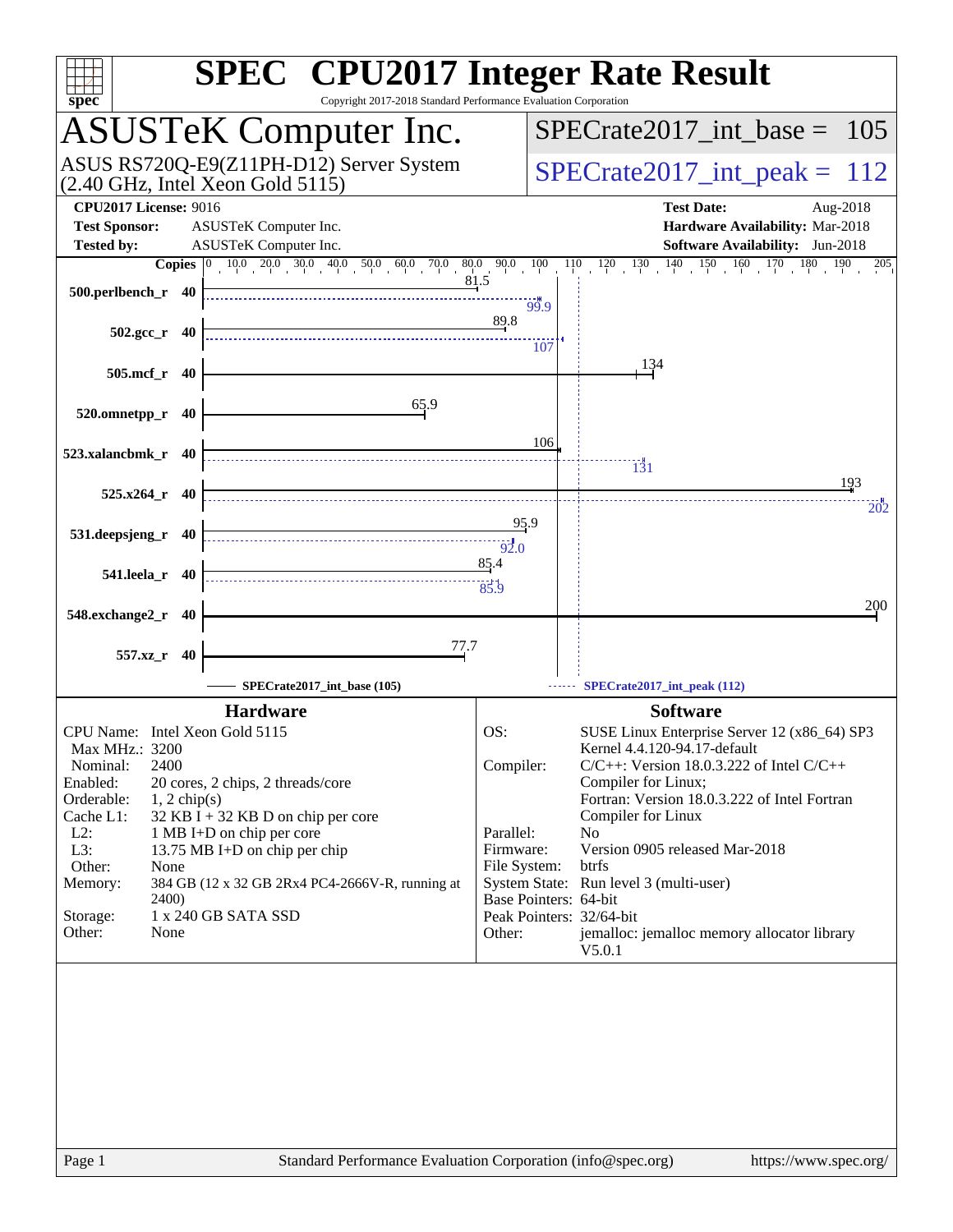

#### **[SPEC CPU2017 Integer Rate Result](http://www.spec.org/auto/cpu2017/Docs/result-fields.html#SPECCPU2017IntegerRateResult)** Copyright 2017-2018 Standard Performance Evaluation Corporation

## ASUSTeK Computer Inc.

ASUS RS720Q-E9(Z11PH-D12) Server System  $(2.40 \text{ GHz}, \text{ Intel Xeon Gold } 5115)$   $\big| \text{ SPECrate} 2017\_int\_peak = 112$ 

[SPECrate2017\\_int\\_base =](http://www.spec.org/auto/cpu2017/Docs/result-fields.html#SPECrate2017intbase) 105

**[Test Sponsor:](http://www.spec.org/auto/cpu2017/Docs/result-fields.html#TestSponsor)** ASUSTeK Computer Inc. **[Hardware Availability:](http://www.spec.org/auto/cpu2017/Docs/result-fields.html#HardwareAvailability)** Mar-2018

**[CPU2017 License:](http://www.spec.org/auto/cpu2017/Docs/result-fields.html#CPU2017License)** 9016 **[Test Date:](http://www.spec.org/auto/cpu2017/Docs/result-fields.html#TestDate)** Aug-2018

**[Tested by:](http://www.spec.org/auto/cpu2017/Docs/result-fields.html#Testedby)** ASUSTeK Computer Inc. **[Software Availability:](http://www.spec.org/auto/cpu2017/Docs/result-fields.html#SoftwareAvailability)** Jun-2018

#### **[Results Table](http://www.spec.org/auto/cpu2017/Docs/result-fields.html#ResultsTable)**

|                           | <b>Base</b>   |                |       |                | <b>Peak</b> |                |       |               |                |              |                |              |                |              |
|---------------------------|---------------|----------------|-------|----------------|-------------|----------------|-------|---------------|----------------|--------------|----------------|--------------|----------------|--------------|
| <b>Benchmark</b>          | <b>Copies</b> | <b>Seconds</b> | Ratio | <b>Seconds</b> | Ratio       | <b>Seconds</b> | Ratio | <b>Copies</b> | <b>Seconds</b> | <b>Ratio</b> | <b>Seconds</b> | <b>Ratio</b> | <b>Seconds</b> | <b>Ratio</b> |
| $500.$ perlbench_r        | 40            | 781            | 81.5  | 780            | 81.6        | 784            | 81.2  | 40            | 635            | 100          | 637            | 99.9         | 640            | 99.5         |
| $502.\text{gcc}_{r}$      | 40            | 632            | 89.6  | 631            | 89.8        | 630            | 89.9  | 40            | 529            | 107          | 530            | 107          | 531            | 107          |
| $505$ .mcf r              | 40            | 484            | 134   | 483            | 134         | 503            | 129   | 40            | 484            | 134          | 483            | 134          | 503            | 129          |
| 520.omnetpp_r             | 40            | 797            | 65.9  | 796            | 65.9        | 797            | 65.8  | 40            | 797            | 65.9         | 796            | 65.9         | 797            | 65.8         |
| 523.xalancbmk r           | 40            | 401            | 105   | 398            | 106         | 398            | 106   | 40            | 323            | 131          | 323            | 131          | 322            | 131          |
| $525.x264$ r              | 40            | 364            | 192   | 363            | 193         | 364            | 193   | 40            | 348            | 201          | 347            | 202          | 347            | 202          |
| 531.deepsjeng_r           | 40            | 479            | 95.8  | 478            | 95.9        | 478            | 95.9  | 40            | 496            | 92.4         | 499            | 91.9         | 498            | 92.0         |
| 541.leela r               | 40            | 775            | 85.4  | 774            | 85.6        | 776            | 85.3  | 40            | 755            | 87.7         | 772            | 85.8         | 772            | 85.9         |
| 548.exchange2_r           | 40            | 523            | 200   | 524            | 200         | 524            | 200   | 40            | 523            | 200          | 524            | 200          | 524            | 200          |
| 557.xz r                  | 40            | 556            | 77.7  | 556            | 77.6        | 556            | 77.7  | 40            | 556            | 77.7         | 556            | 77.6         | 556            | 77.7         |
| $SPECrate2017$ int base = |               |                | 105   |                |             |                |       |               |                |              |                |              |                |              |

**[SPECrate2017\\_int\\_peak =](http://www.spec.org/auto/cpu2017/Docs/result-fields.html#SPECrate2017intpeak) 112**

Results appear in the [order in which they were run.](http://www.spec.org/auto/cpu2017/Docs/result-fields.html#RunOrder) Bold underlined text [indicates a median measurement.](http://www.spec.org/auto/cpu2017/Docs/result-fields.html#Median)

#### **[Submit Notes](http://www.spec.org/auto/cpu2017/Docs/result-fields.html#SubmitNotes)**

 The numactl mechanism was used to bind copies to processors. The config file option 'submit' was used to generate numactl commands to bind each copy to a specific processor. For details, please see the config file.

#### **[Operating System Notes](http://www.spec.org/auto/cpu2017/Docs/result-fields.html#OperatingSystemNotes)**

Stack size set to unlimited using "ulimit -s unlimited"

#### **[General Notes](http://www.spec.org/auto/cpu2017/Docs/result-fields.html#GeneralNotes)**

Environment variables set by runcpu before the start of the run: LD\_LIBRARY\_PATH = "/spec2017/lib/ia32:/spec2017/lib/intel64:/spec2017/je5.0.1-32:/spec2017/je5.0.1-64"

 Binaries compiled on a system with 1x Intel Core i7-4790 CPU + 32GB RAM memory using Redhat Enterprise Linux 7.4 Transparent Huge Pages enabled by default Prior to runcpu invocation Filesystem page cache synced and cleared with: sync; echo 3> /proc/sys/vm/drop\_caches runcpu command invoked through numactl i.e.: numactl --interleave=all runcpu <etc> jemalloc: configured and built at default for 32bit (i686) and 64bit (x86\_64) targets; jemalloc: built with the RedHat Enterprise 7.4, and the system compiler gcc 4.8.5; jemalloc: sources available from jemalloc.net or <https://github.com/jemalloc/jemalloc/releases>

**(Continued on next page)**

| Page 2 | Standard Performance Evaluation Corporation (info@spec.org) | https://www.spec.org/ |
|--------|-------------------------------------------------------------|-----------------------|
|        |                                                             |                       |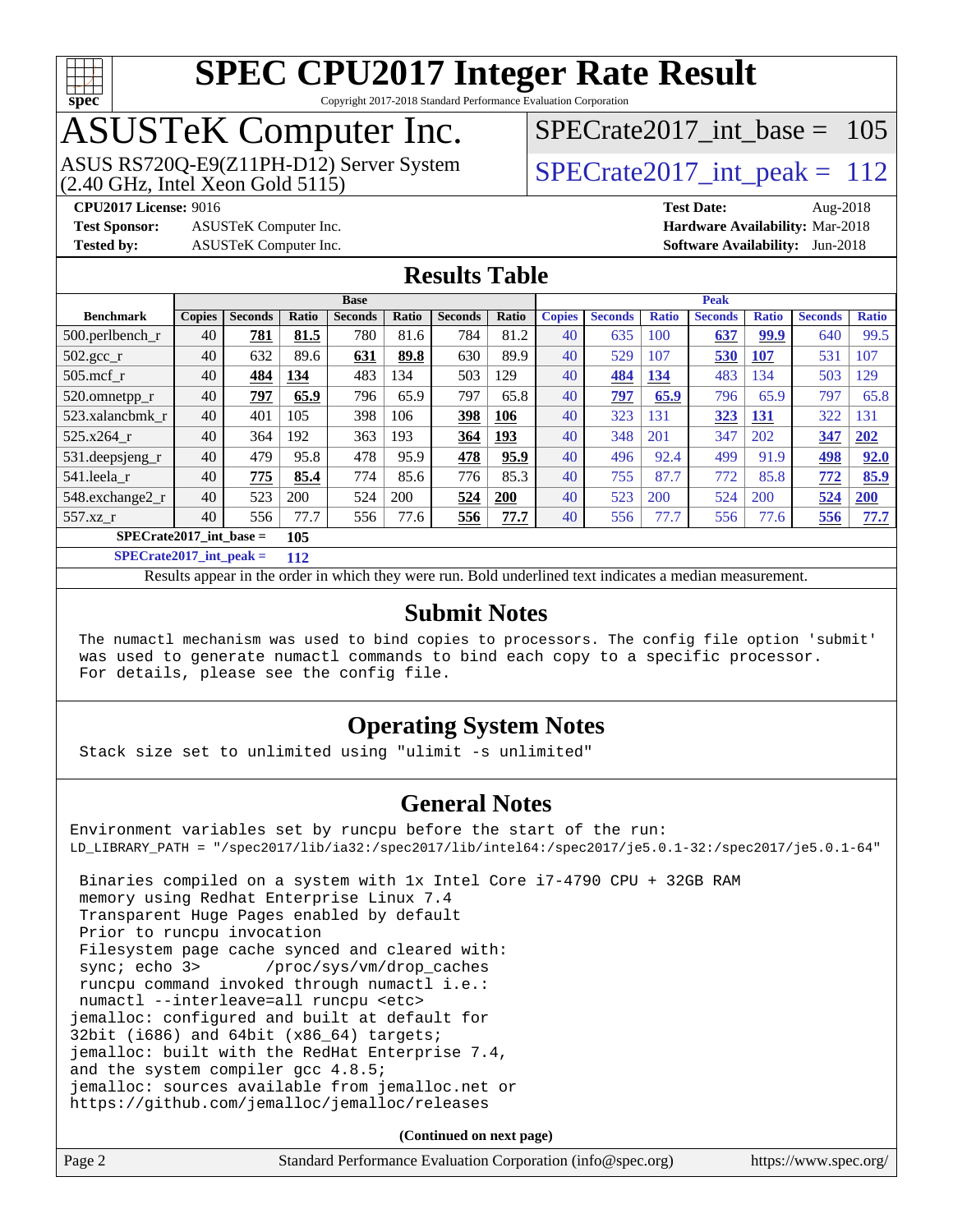

Copyright 2017-2018 Standard Performance Evaluation Corporation

## ASUSTeK Computer Inc.

(2.40 GHz, Intel Xeon Gold 5115) ASUS RS720Q-E9(Z11PH-D12) Server System  $\overline{SPECrate2017\_int\_peak} = 112$ 

[SPECrate2017\\_int\\_base =](http://www.spec.org/auto/cpu2017/Docs/result-fields.html#SPECrate2017intbase) 105

**[Test Sponsor:](http://www.spec.org/auto/cpu2017/Docs/result-fields.html#TestSponsor)** ASUSTeK Computer Inc. **[Hardware Availability:](http://www.spec.org/auto/cpu2017/Docs/result-fields.html#HardwareAvailability)** Mar-2018 **[Tested by:](http://www.spec.org/auto/cpu2017/Docs/result-fields.html#Testedby)** ASUSTeK Computer Inc. **[Software Availability:](http://www.spec.org/auto/cpu2017/Docs/result-fields.html#SoftwareAvailability)** Jun-2018

**[CPU2017 License:](http://www.spec.org/auto/cpu2017/Docs/result-fields.html#CPU2017License)** 9016 **[Test Date:](http://www.spec.org/auto/cpu2017/Docs/result-fields.html#TestDate)** Aug-2018

#### **[General Notes \(Continued\)](http://www.spec.org/auto/cpu2017/Docs/result-fields.html#GeneralNotes)**

Yes: The test sponsor attests, as of date of publication, that CVE-2017-5754 (Meltdown) is mitigated in the system as tested and documented. Yes: The test sponsor attests, as of date of publication, that CVE-2017-5753 (Spectre variant 1) is mitigated in the system as tested and documented. Yes: The test sponsor attests, as of date of publication, that CVE-2017-5715 (Spectre variant 2) is mitigated in the system as tested and documented.

#### **[Platform Notes](http://www.spec.org/auto/cpu2017/Docs/result-fields.html#PlatformNotes)**

Page 3 Standard Performance Evaluation Corporation [\(info@spec.org\)](mailto:info@spec.org) <https://www.spec.org/> BIOS Configuration: SNC = Disabled IMC interleaving = AUTO Patrol Scrub = Disabled VT-d = Disabled ENERGY\_PERF\_BIAS\_CFG mode = Performance HyperThreading = Enabled Sysinfo program /spec2017/bin/sysinfo Rev: r5974 of 2018-05-19 9bcde8f2999c33d61f64985e45859ea9 running on linux-pmm5 Wed Aug 22 15:12:16 2018 SUT (System Under Test) info as seen by some common utilities. For more information on this section, see <https://www.spec.org/cpu2017/Docs/config.html#sysinfo> From /proc/cpuinfo model name : Intel(R) Xeon(R) Gold 5115 CPU @ 2.40GHz 2 "physical id"s (chips) 40 "processors" cores, siblings (Caution: counting these is hw and system dependent. The following excerpts from /proc/cpuinfo might not be reliable. Use with caution.) cpu cores : 10 siblings : 20 physical 0: cores 0 1 2 3 4 8 9 10 11 12 physical 1: cores 0 1 2 3 4 8 9 10 11 12 From lscpu: Architecture: x86\_64 CPU op-mode(s): 32-bit, 64-bit Byte Order: Little Endian  $CPU(s):$  40 On-line CPU(s) list: 0-39 Thread(s) per core: 2 Core(s) per socket: 10 Socket(s): 2 NUMA node(s): 2 Vendor ID: GenuineIntel **(Continued on next page)**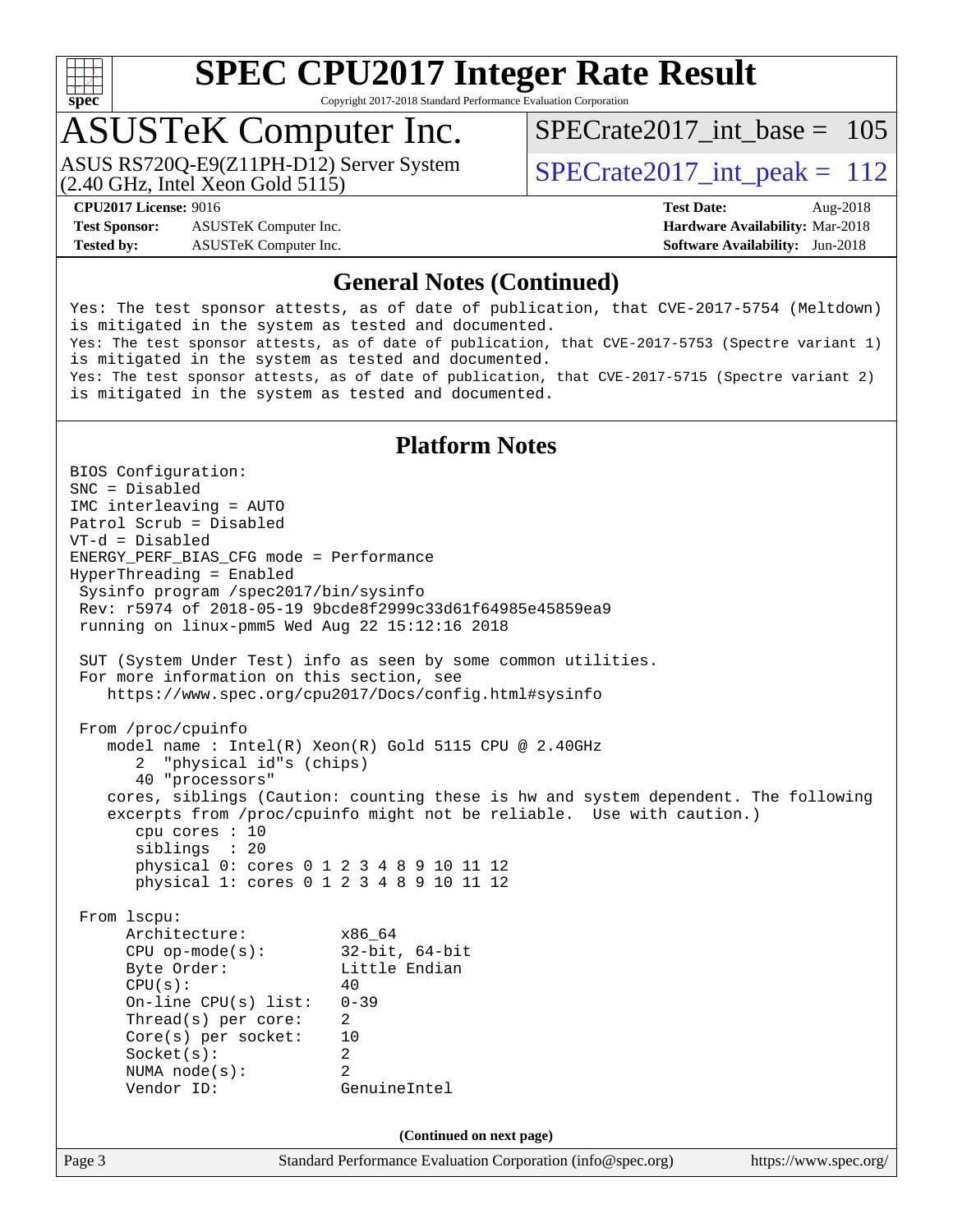

Copyright 2017-2018 Standard Performance Evaluation Corporation

# ASUSTeK Computer Inc.

[SPECrate2017\\_int\\_base =](http://www.spec.org/auto/cpu2017/Docs/result-fields.html#SPECrate2017intbase) 105

ASUS RS720Q-E9(Z11PH-D12) Server System  $(2.40 \text{ GHz}, \text{ Intel Xeon Gold } 5115)$   $\big| \text{ SPECrate} 2017\_int\_peak = 112$ 

**[Test Sponsor:](http://www.spec.org/auto/cpu2017/Docs/result-fields.html#TestSponsor)** ASUSTeK Computer Inc. **[Hardware Availability:](http://www.spec.org/auto/cpu2017/Docs/result-fields.html#HardwareAvailability)** Mar-2018 **[Tested by:](http://www.spec.org/auto/cpu2017/Docs/result-fields.html#Testedby)** ASUSTeK Computer Inc. **[Software Availability:](http://www.spec.org/auto/cpu2017/Docs/result-fields.html#SoftwareAvailability)** Jun-2018

**[CPU2017 License:](http://www.spec.org/auto/cpu2017/Docs/result-fields.html#CPU2017License)** 9016 **[Test Date:](http://www.spec.org/auto/cpu2017/Docs/result-fields.html#TestDate)** Aug-2018

#### **[Platform Notes \(Continued\)](http://www.spec.org/auto/cpu2017/Docs/result-fields.html#PlatformNotes)**

| CPU family:                | 6                                                                                    |
|----------------------------|--------------------------------------------------------------------------------------|
| Model:<br>Model name:      | 85                                                                                   |
|                            | $Intel(R) Xeon(R) Gold 5115 CPU @ 2.40GHz$                                           |
| Stepping:                  | 4<br>2401.000                                                                        |
| CPU MHz:                   |                                                                                      |
| $CPU$ $max$ $MHz$ :        | 2401.0000                                                                            |
| CPU min MHz:               | 1000.0000                                                                            |
| BogoMIPS:                  | 4896.18                                                                              |
| Virtualization:            | $VT - x$                                                                             |
| Lld cache:                 | 32K                                                                                  |
| Lli cache:                 | 32K                                                                                  |
| L2 cache:                  | 1024K                                                                                |
| L3 cache:                  | 14080K                                                                               |
| NUMA $node0$ $CPU(s):$     | $0 - 9$ , $20 - 29$                                                                  |
| NUMA $node1$ $CPU(s):$     | $10 - 19, 30 - 39$                                                                   |
| Flags:                     | fpu vme de pse tsc msr pae mce cx8 apic sep mtrr pge mca cmov                        |
|                            | pat pse36 clflush dts acpi mmx fxsr sse sse2 ss ht tm pbe syscall nx pdpelgb rdtscp  |
|                            | lm constant_tsc art arch_perfmon pebs bts rep_good nopl xtopology nonstop_tsc        |
|                            | aperfmperf eagerfpu pni pclmulqdq dtes64 monitor ds_cpl vmx smx est tm2 ssse3 sdbg   |
|                            | fma cx16 xtpr pdcm pcid dca sse4_1 sse4_2 x2apic movbe popcnt tsc_deadline_timer aes |
|                            | xsave avx f16c rdrand lahf_lm abm 3dnowprefetch ida arat epb invpcid_single pln pts  |
|                            | dtherm intel_pt rsb_ctxsw spec_ctrl stibp retpoline kaiser tpr_shadow vnmi           |
|                            | flexpriority ept vpid fsgsbase tsc_adjust bmil hle avx2 smep bmi2 erms invpcid rtm   |
|                            | cqm mpx avx512f avx512dq rdseed adx smap clflushopt clwb avx512cd avx512bw avx512vl  |
|                            | xsaveopt xsavec xgetbvl cqm_llc cqm_occup_llc pku ospke                              |
| /proc/cpuinfo cache data   |                                                                                      |
| cache size $: 14080$ KB    |                                                                                      |
|                            |                                                                                      |
|                            | From numactl --hardware WARNING: a numactl 'node' might or might not correspond to a |
| physical chip.             |                                                                                      |
| $available: 2 nodes (0-1)$ |                                                                                      |
|                            | node 0 cpus: 0 1 2 3 4 5 6 7 8 9 20 21 22 23 24 25 26 27 28 29                       |
| node 0 size: 192066 MB     |                                                                                      |
| node 0 free: 191605 MB     |                                                                                      |
|                            | node 1 cpus: 10 11 12 13 14 15 16 17 18 19 30 31 32 33 34 35 36 37 38 39             |
| node 1 size: 193516 MB     |                                                                                      |
| node 1 free: 192664 MB     |                                                                                      |
| node distances:            |                                                                                      |
| node<br>1<br>0             |                                                                                      |
| 0 :<br>10 21               |                                                                                      |
| 1:<br>21<br>10             |                                                                                      |
|                            |                                                                                      |
| From /proc/meminfo         |                                                                                      |
| MemTotal:<br>394836784 kB  |                                                                                      |
| HugePages_Total:<br>0      |                                                                                      |
| Hugepagesize:<br>2048 kB   |                                                                                      |
|                            |                                                                                      |
|                            | (Continued on next page)                                                             |
|                            |                                                                                      |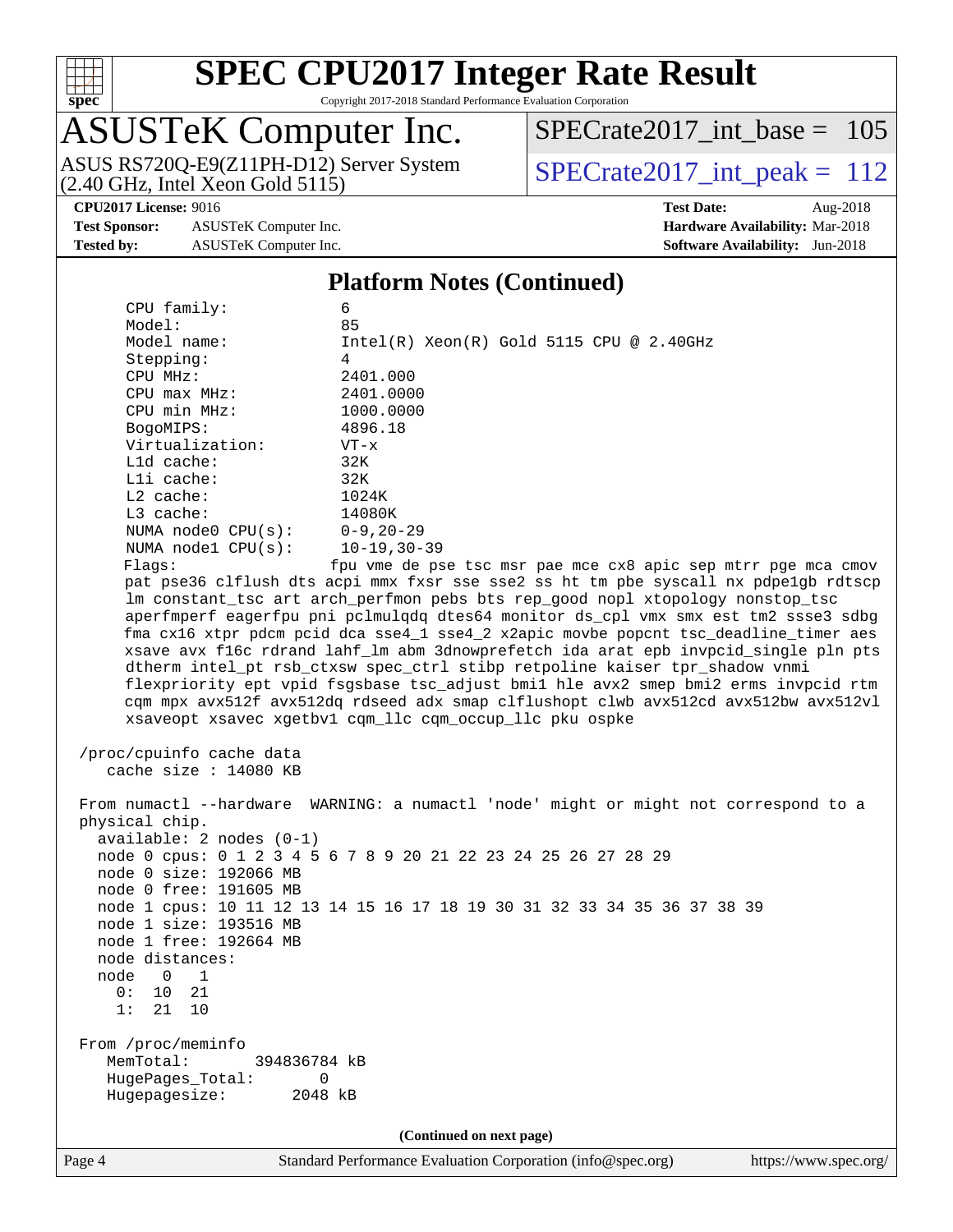

Copyright 2017-2018 Standard Performance Evaluation Corporation

## ASUSTeK Computer Inc.

(2.40 GHz, Intel Xeon Gold 5115) ASUS RS720Q-E9(Z11PH-D12) Server System  $\overline{SPECrate2017\_int\_peak} = 112$ 

[SPECrate2017\\_int\\_base =](http://www.spec.org/auto/cpu2017/Docs/result-fields.html#SPECrate2017intbase) 105

**[Test Sponsor:](http://www.spec.org/auto/cpu2017/Docs/result-fields.html#TestSponsor)** ASUSTeK Computer Inc. **[Hardware Availability:](http://www.spec.org/auto/cpu2017/Docs/result-fields.html#HardwareAvailability)** Mar-2018 **[Tested by:](http://www.spec.org/auto/cpu2017/Docs/result-fields.html#Testedby)** ASUSTeK Computer Inc. **[Software Availability:](http://www.spec.org/auto/cpu2017/Docs/result-fields.html#SoftwareAvailability)** Jun-2018

**[CPU2017 License:](http://www.spec.org/auto/cpu2017/Docs/result-fields.html#CPU2017License)** 9016 **[Test Date:](http://www.spec.org/auto/cpu2017/Docs/result-fields.html#TestDate)** Aug-2018

#### **[Platform Notes \(Continued\)](http://www.spec.org/auto/cpu2017/Docs/result-fields.html#PlatformNotes)**

 From /etc/\*release\* /etc/\*version\* SuSE-release: SUSE Linux Enterprise Server 12 (x86\_64) VERSION = 12 PATCHLEVEL = 3 # This file is deprecated and will be removed in a future service pack or release. # Please check /etc/os-release for details about this release. os-release: NAME="SLES" VERSION="12-SP3" VERSION\_ID="12.3" PRETTY NAME="SUSE Linux Enterprise Server 12 SP3" ID="sles" ANSI\_COLOR="0;32" CPE\_NAME="cpe:/o:suse:sles:12:sp3" uname -a: Linux linux-pmm5 4.4.120-94.17-default #1 SMP Wed Mar 14 17:23:00 UTC 2018 (cf3a7bb) x86\_64 x86\_64 x86\_64 GNU/Linux Kernel self-reported vulnerability status: CVE-2017-5754 (Meltdown): Mitigation: PTI CVE-2017-5753 (Spectre variant 1): Mitigation: \_\_user pointer sanitization CVE-2017-5715 (Spectre variant 2): Mitigation: IBRS+IBPB run-level 3 Aug 22 09:58 SPEC is set to: /spec2017 Filesystem Type Size Used Avail Use% Mounted on /dev/sda2 btrfs 203G 103G 98G 52% / Additional information from dmidecode follows. WARNING: Use caution when you interpret this section. The 'dmidecode' program reads system data which is "intended to allow hardware to be accurately determined", but the intent may not be met, as there are frequent changes to hardware, firmware, and the "DMTF SMBIOS" standard. BIOS American Megatrends Inc. 0905 03/19/2018 Memory: 12x Samsung M393A4K40BB2-CTD 32 GB 2 rank 2666, configured at 2400 (End of data from sysinfo program)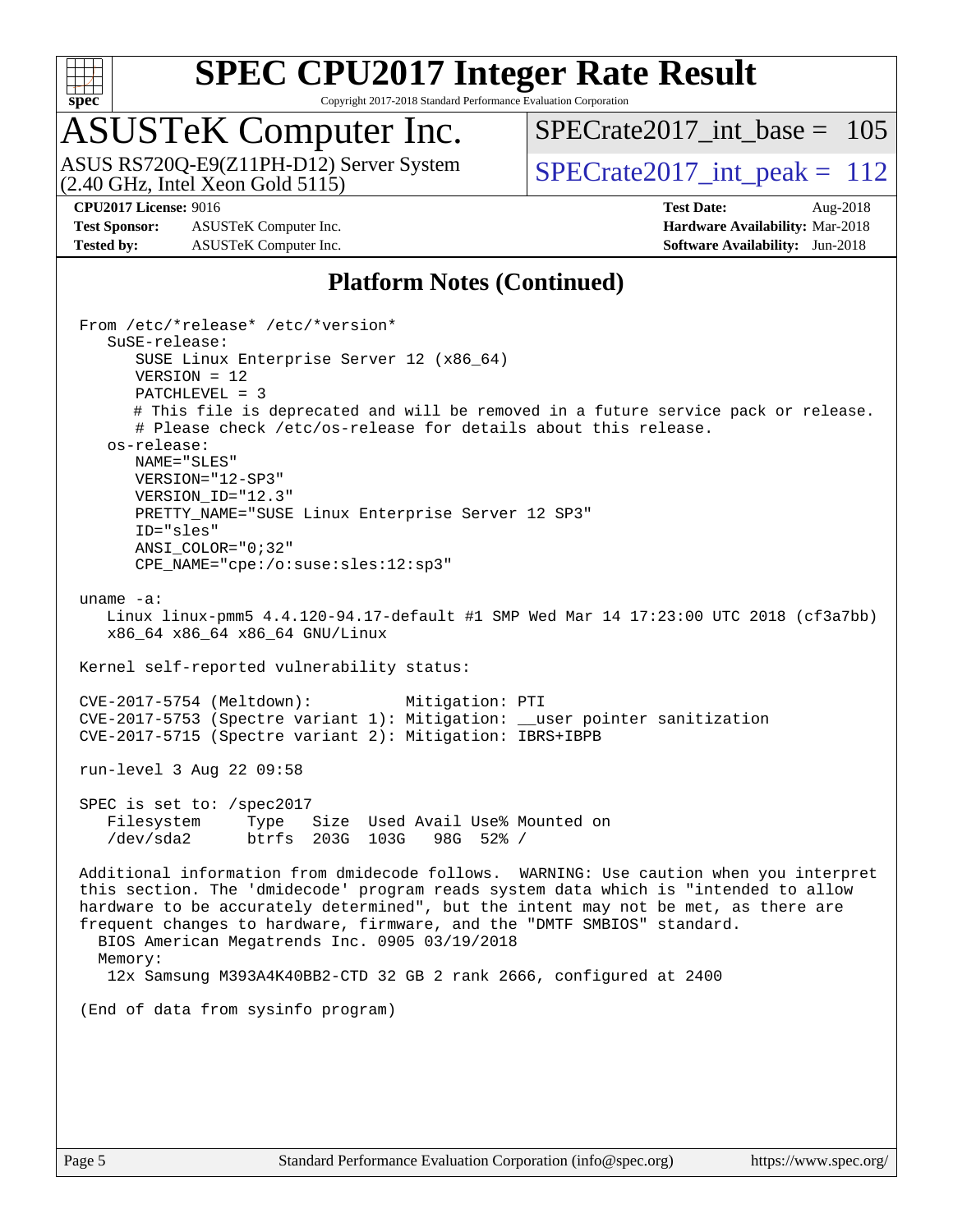

Copyright 2017-2018 Standard Performance Evaluation Corporation

## ASUSTeK Computer Inc.

ASUS RS720Q-E9(Z11PH-D12) Server System  $(2.40 \text{ GHz}, \text{ Intel Xeon Gold } 5115)$   $\big| \text{ SPECrate} 2017\_int\_peak = 112$ 

[SPECrate2017\\_int\\_base =](http://www.spec.org/auto/cpu2017/Docs/result-fields.html#SPECrate2017intbase) 105

**[Test Sponsor:](http://www.spec.org/auto/cpu2017/Docs/result-fields.html#TestSponsor)** ASUSTeK Computer Inc. **[Hardware Availability:](http://www.spec.org/auto/cpu2017/Docs/result-fields.html#HardwareAvailability)** Mar-2018 **[Tested by:](http://www.spec.org/auto/cpu2017/Docs/result-fields.html#Testedby)** ASUSTeK Computer Inc. **[Software Availability:](http://www.spec.org/auto/cpu2017/Docs/result-fields.html#SoftwareAvailability)** Jun-2018

**[CPU2017 License:](http://www.spec.org/auto/cpu2017/Docs/result-fields.html#CPU2017License)** 9016 **[Test Date:](http://www.spec.org/auto/cpu2017/Docs/result-fields.html#TestDate)** Aug-2018

#### **[Compiler Version Notes](http://www.spec.org/auto/cpu2017/Docs/result-fields.html#CompilerVersionNotes)**

| 500.perlbench_r(base) 502.gcc_r(base) 505.mcf_r(base, peak)<br>CC.<br>$525.x264_r(base, peak) 557.xz_r(base, peak)$ |
|---------------------------------------------------------------------------------------------------------------------|
| icc (ICC) 18.0.3 20180410<br>Copyright (C) 1985-2018 Intel Corporation. All rights reserved.                        |
| 500.perlbench_r(peak) 502.gcc_r(peak)<br>CC.                                                                        |
| icc (ICC) 18.0.3 20180410<br>Copyright (C) 1985-2018 Intel Corporation. All rights reserved.                        |
| CXXC 520.omnetpp_r(base, peak) 523.xalancbmk_r(base) 531.deepsjeng_r(base)<br>$541.$ leela_r(base)                  |
| icpc (ICC) 18.0.3 20180410<br>Copyright (C) 1985-2018 Intel Corporation. All rights reserved.                       |
| CXXC 523.xalancbmk_r(peak) 531.deepsjeng_r(peak) 541.leela_r(peak)                                                  |
| icpc (ICC) 18.0.3 20180410<br>Copyright (C) 1985-2018 Intel Corporation. All rights reserved.                       |
| 548.exchange2_r(base, peak)<br>FC.                                                                                  |
| ifort (IFORT) 18.0.3 20180410<br>Copyright (C) 1985-2018 Intel Corporation. All rights reserved.                    |
|                                                                                                                     |

## **[Base Compiler Invocation](http://www.spec.org/auto/cpu2017/Docs/result-fields.html#BaseCompilerInvocation)**

[C benchmarks](http://www.spec.org/auto/cpu2017/Docs/result-fields.html#Cbenchmarks): [icc -m64 -std=c11](http://www.spec.org/cpu2017/results/res2018q4/cpu2017-20180917-08865.flags.html#user_CCbase_intel_icc_64bit_c11_33ee0cdaae7deeeab2a9725423ba97205ce30f63b9926c2519791662299b76a0318f32ddfffdc46587804de3178b4f9328c46fa7c2b0cd779d7a61945c91cd35)

[C++ benchmarks:](http://www.spec.org/auto/cpu2017/Docs/result-fields.html#CXXbenchmarks) [icpc -m64](http://www.spec.org/cpu2017/results/res2018q4/cpu2017-20180917-08865.flags.html#user_CXXbase_intel_icpc_64bit_4ecb2543ae3f1412ef961e0650ca070fec7b7afdcd6ed48761b84423119d1bf6bdf5cad15b44d48e7256388bc77273b966e5eb805aefd121eb22e9299b2ec9d9)

**(Continued on next page)**

Page 6 Standard Performance Evaluation Corporation [\(info@spec.org\)](mailto:info@spec.org) <https://www.spec.org/>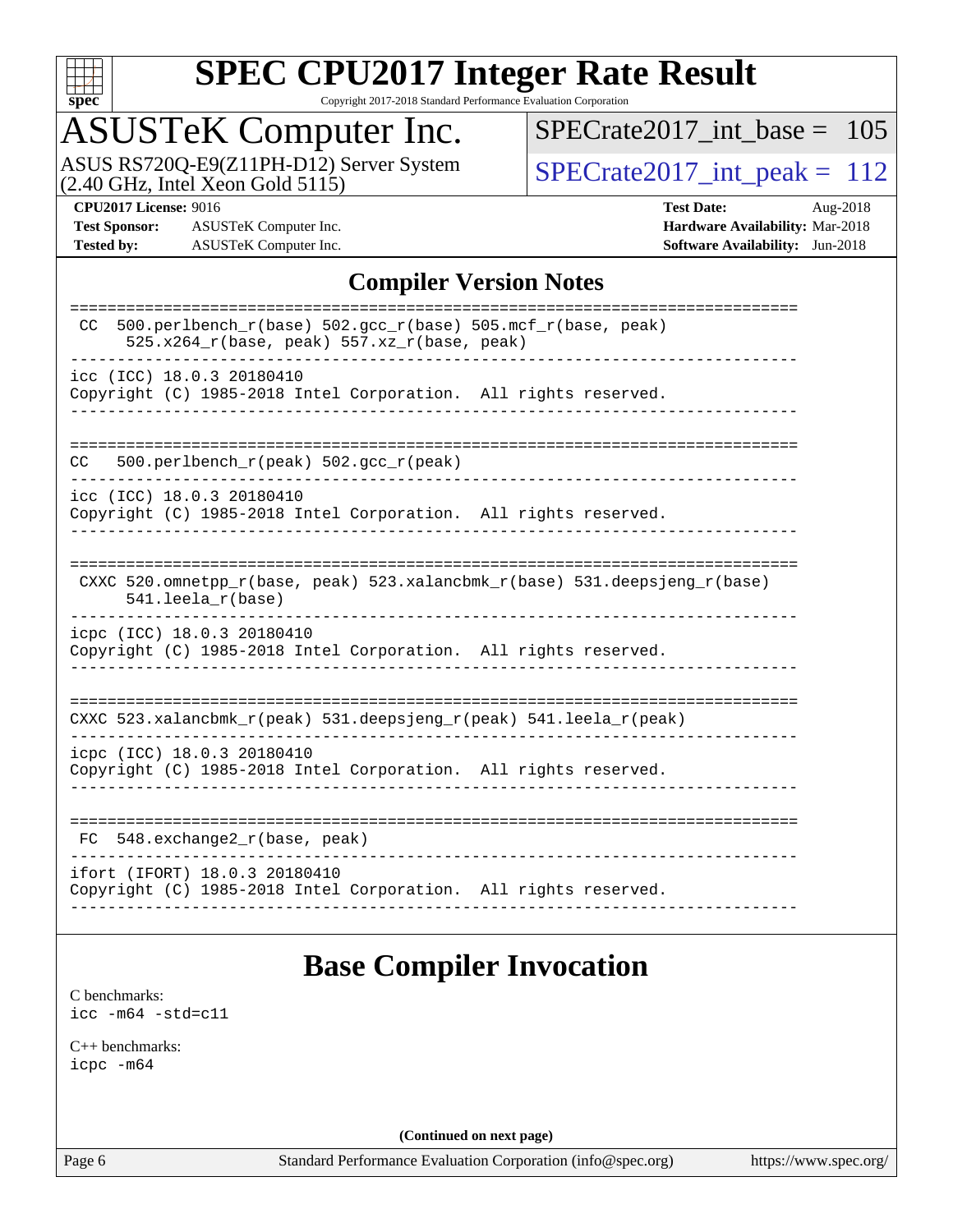

Copyright 2017-2018 Standard Performance Evaluation Corporation

## ASUSTeK Computer Inc.

 $(2.40$  GHz, Intel Xeon Gold  $5115$ ) ASUS RS720Q-E9(Z11PH-D12) Server System  $\sqrt{\text{SPECrate}2017\_int\_peak} = 112$ 

[SPECrate2017\\_int\\_base =](http://www.spec.org/auto/cpu2017/Docs/result-fields.html#SPECrate2017intbase) 105

**[Test Sponsor:](http://www.spec.org/auto/cpu2017/Docs/result-fields.html#TestSponsor)** ASUSTeK Computer Inc. **[Hardware Availability:](http://www.spec.org/auto/cpu2017/Docs/result-fields.html#HardwareAvailability)** Mar-2018 **[Tested by:](http://www.spec.org/auto/cpu2017/Docs/result-fields.html#Testedby)** ASUSTeK Computer Inc. **[Software Availability:](http://www.spec.org/auto/cpu2017/Docs/result-fields.html#SoftwareAvailability)** Jun-2018

**[CPU2017 License:](http://www.spec.org/auto/cpu2017/Docs/result-fields.html#CPU2017License)** 9016 **[Test Date:](http://www.spec.org/auto/cpu2017/Docs/result-fields.html#TestDate)** Aug-2018

**[Base Compiler Invocation \(Continued\)](http://www.spec.org/auto/cpu2017/Docs/result-fields.html#BaseCompilerInvocation)**

[Fortran benchmarks](http://www.spec.org/auto/cpu2017/Docs/result-fields.html#Fortranbenchmarks):

[ifort -m64](http://www.spec.org/cpu2017/results/res2018q4/cpu2017-20180917-08865.flags.html#user_FCbase_intel_ifort_64bit_24f2bb282fbaeffd6157abe4f878425411749daecae9a33200eee2bee2fe76f3b89351d69a8130dd5949958ce389cf37ff59a95e7a40d588e8d3a57e0c3fd751)

**[Base Portability Flags](http://www.spec.org/auto/cpu2017/Docs/result-fields.html#BasePortabilityFlags)**

 500.perlbench\_r: [-DSPEC\\_LP64](http://www.spec.org/cpu2017/results/res2018q4/cpu2017-20180917-08865.flags.html#b500.perlbench_r_basePORTABILITY_DSPEC_LP64) [-DSPEC\\_LINUX\\_X64](http://www.spec.org/cpu2017/results/res2018q4/cpu2017-20180917-08865.flags.html#b500.perlbench_r_baseCPORTABILITY_DSPEC_LINUX_X64) 502.gcc\_r: [-DSPEC\\_LP64](http://www.spec.org/cpu2017/results/res2018q4/cpu2017-20180917-08865.flags.html#suite_basePORTABILITY502_gcc_r_DSPEC_LP64) 505.mcf\_r: [-DSPEC\\_LP64](http://www.spec.org/cpu2017/results/res2018q4/cpu2017-20180917-08865.flags.html#suite_basePORTABILITY505_mcf_r_DSPEC_LP64) 520.omnetpp\_r: [-DSPEC\\_LP64](http://www.spec.org/cpu2017/results/res2018q4/cpu2017-20180917-08865.flags.html#suite_basePORTABILITY520_omnetpp_r_DSPEC_LP64) 523.xalancbmk\_r: [-DSPEC\\_LP64](http://www.spec.org/cpu2017/results/res2018q4/cpu2017-20180917-08865.flags.html#suite_basePORTABILITY523_xalancbmk_r_DSPEC_LP64) [-DSPEC\\_LINUX](http://www.spec.org/cpu2017/results/res2018q4/cpu2017-20180917-08865.flags.html#b523.xalancbmk_r_baseCXXPORTABILITY_DSPEC_LINUX) 525.x264\_r: [-DSPEC\\_LP64](http://www.spec.org/cpu2017/results/res2018q4/cpu2017-20180917-08865.flags.html#suite_basePORTABILITY525_x264_r_DSPEC_LP64) 531.deepsjeng\_r: [-DSPEC\\_LP64](http://www.spec.org/cpu2017/results/res2018q4/cpu2017-20180917-08865.flags.html#suite_basePORTABILITY531_deepsjeng_r_DSPEC_LP64) 541.leela\_r: [-DSPEC\\_LP64](http://www.spec.org/cpu2017/results/res2018q4/cpu2017-20180917-08865.flags.html#suite_basePORTABILITY541_leela_r_DSPEC_LP64) 548.exchange2\_r: [-DSPEC\\_LP64](http://www.spec.org/cpu2017/results/res2018q4/cpu2017-20180917-08865.flags.html#suite_basePORTABILITY548_exchange2_r_DSPEC_LP64) 557.xz\_r: [-DSPEC\\_LP64](http://www.spec.org/cpu2017/results/res2018q4/cpu2017-20180917-08865.flags.html#suite_basePORTABILITY557_xz_r_DSPEC_LP64)

## **[Base Optimization Flags](http://www.spec.org/auto/cpu2017/Docs/result-fields.html#BaseOptimizationFlags)**

[C benchmarks](http://www.spec.org/auto/cpu2017/Docs/result-fields.html#Cbenchmarks):

[-Wl,-z,muldefs](http://www.spec.org/cpu2017/results/res2018q4/cpu2017-20180917-08865.flags.html#user_CCbase_link_force_multiple1_b4cbdb97b34bdee9ceefcfe54f4c8ea74255f0b02a4b23e853cdb0e18eb4525ac79b5a88067c842dd0ee6996c24547a27a4b99331201badda8798ef8a743f577) [-xCORE-AVX2](http://www.spec.org/cpu2017/results/res2018q4/cpu2017-20180917-08865.flags.html#user_CCbase_f-xCORE-AVX2) [-ipo](http://www.spec.org/cpu2017/results/res2018q4/cpu2017-20180917-08865.flags.html#user_CCbase_f-ipo) [-O3](http://www.spec.org/cpu2017/results/res2018q4/cpu2017-20180917-08865.flags.html#user_CCbase_f-O3) [-no-prec-div](http://www.spec.org/cpu2017/results/res2018q4/cpu2017-20180917-08865.flags.html#user_CCbase_f-no-prec-div) [-qopt-mem-layout-trans=3](http://www.spec.org/cpu2017/results/res2018q4/cpu2017-20180917-08865.flags.html#user_CCbase_f-qopt-mem-layout-trans_de80db37974c74b1f0e20d883f0b675c88c3b01e9d123adea9b28688d64333345fb62bc4a798493513fdb68f60282f9a726aa07f478b2f7113531aecce732043) [-L/usr/local/je5.0.1-64/lib](http://www.spec.org/cpu2017/results/res2018q4/cpu2017-20180917-08865.flags.html#user_CCbase_jemalloc_link_path64_4b10a636b7bce113509b17f3bd0d6226c5fb2346b9178c2d0232c14f04ab830f976640479e5c33dc2bcbbdad86ecfb6634cbbd4418746f06f368b512fced5394) [-ljemalloc](http://www.spec.org/cpu2017/results/res2018q4/cpu2017-20180917-08865.flags.html#user_CCbase_jemalloc_link_lib_d1249b907c500fa1c0672f44f562e3d0f79738ae9e3c4a9c376d49f265a04b9c99b167ecedbf6711b3085be911c67ff61f150a17b3472be731631ba4d0471706)

[C++ benchmarks:](http://www.spec.org/auto/cpu2017/Docs/result-fields.html#CXXbenchmarks)

[-Wl,-z,muldefs](http://www.spec.org/cpu2017/results/res2018q4/cpu2017-20180917-08865.flags.html#user_CXXbase_link_force_multiple1_b4cbdb97b34bdee9ceefcfe54f4c8ea74255f0b02a4b23e853cdb0e18eb4525ac79b5a88067c842dd0ee6996c24547a27a4b99331201badda8798ef8a743f577) [-xCORE-AVX2](http://www.spec.org/cpu2017/results/res2018q4/cpu2017-20180917-08865.flags.html#user_CXXbase_f-xCORE-AVX2) [-ipo](http://www.spec.org/cpu2017/results/res2018q4/cpu2017-20180917-08865.flags.html#user_CXXbase_f-ipo) [-O3](http://www.spec.org/cpu2017/results/res2018q4/cpu2017-20180917-08865.flags.html#user_CXXbase_f-O3) [-no-prec-div](http://www.spec.org/cpu2017/results/res2018q4/cpu2017-20180917-08865.flags.html#user_CXXbase_f-no-prec-div) [-qopt-mem-layout-trans=3](http://www.spec.org/cpu2017/results/res2018q4/cpu2017-20180917-08865.flags.html#user_CXXbase_f-qopt-mem-layout-trans_de80db37974c74b1f0e20d883f0b675c88c3b01e9d123adea9b28688d64333345fb62bc4a798493513fdb68f60282f9a726aa07f478b2f7113531aecce732043) [-L/usr/local/je5.0.1-64/lib](http://www.spec.org/cpu2017/results/res2018q4/cpu2017-20180917-08865.flags.html#user_CXXbase_jemalloc_link_path64_4b10a636b7bce113509b17f3bd0d6226c5fb2346b9178c2d0232c14f04ab830f976640479e5c33dc2bcbbdad86ecfb6634cbbd4418746f06f368b512fced5394) [-ljemalloc](http://www.spec.org/cpu2017/results/res2018q4/cpu2017-20180917-08865.flags.html#user_CXXbase_jemalloc_link_lib_d1249b907c500fa1c0672f44f562e3d0f79738ae9e3c4a9c376d49f265a04b9c99b167ecedbf6711b3085be911c67ff61f150a17b3472be731631ba4d0471706)

[Fortran benchmarks](http://www.spec.org/auto/cpu2017/Docs/result-fields.html#Fortranbenchmarks):

[-Wl,-z,muldefs](http://www.spec.org/cpu2017/results/res2018q4/cpu2017-20180917-08865.flags.html#user_FCbase_link_force_multiple1_b4cbdb97b34bdee9ceefcfe54f4c8ea74255f0b02a4b23e853cdb0e18eb4525ac79b5a88067c842dd0ee6996c24547a27a4b99331201badda8798ef8a743f577) [-xCORE-AVX2](http://www.spec.org/cpu2017/results/res2018q4/cpu2017-20180917-08865.flags.html#user_FCbase_f-xCORE-AVX2) [-ipo](http://www.spec.org/cpu2017/results/res2018q4/cpu2017-20180917-08865.flags.html#user_FCbase_f-ipo) [-O3](http://www.spec.org/cpu2017/results/res2018q4/cpu2017-20180917-08865.flags.html#user_FCbase_f-O3) [-no-prec-div](http://www.spec.org/cpu2017/results/res2018q4/cpu2017-20180917-08865.flags.html#user_FCbase_f-no-prec-div) [-qopt-mem-layout-trans=3](http://www.spec.org/cpu2017/results/res2018q4/cpu2017-20180917-08865.flags.html#user_FCbase_f-qopt-mem-layout-trans_de80db37974c74b1f0e20d883f0b675c88c3b01e9d123adea9b28688d64333345fb62bc4a798493513fdb68f60282f9a726aa07f478b2f7113531aecce732043) [-nostandard-realloc-lhs](http://www.spec.org/cpu2017/results/res2018q4/cpu2017-20180917-08865.flags.html#user_FCbase_f_2003_std_realloc_82b4557e90729c0f113870c07e44d33d6f5a304b4f63d4c15d2d0f1fab99f5daaed73bdb9275d9ae411527f28b936061aa8b9c8f2d63842963b95c9dd6426b8a) [-align array32byte](http://www.spec.org/cpu2017/results/res2018q4/cpu2017-20180917-08865.flags.html#user_FCbase_align_array32byte_b982fe038af199962ba9a80c053b8342c548c85b40b8e86eb3cc33dee0d7986a4af373ac2d51c3f7cf710a18d62fdce2948f201cd044323541f22fc0fffc51b6) [-L/usr/local/je5.0.1-64/lib](http://www.spec.org/cpu2017/results/res2018q4/cpu2017-20180917-08865.flags.html#user_FCbase_jemalloc_link_path64_4b10a636b7bce113509b17f3bd0d6226c5fb2346b9178c2d0232c14f04ab830f976640479e5c33dc2bcbbdad86ecfb6634cbbd4418746f06f368b512fced5394) [-ljemalloc](http://www.spec.org/cpu2017/results/res2018q4/cpu2017-20180917-08865.flags.html#user_FCbase_jemalloc_link_lib_d1249b907c500fa1c0672f44f562e3d0f79738ae9e3c4a9c376d49f265a04b9c99b167ecedbf6711b3085be911c67ff61f150a17b3472be731631ba4d0471706)

## **[Peak Compiler Invocation](http://www.spec.org/auto/cpu2017/Docs/result-fields.html#PeakCompilerInvocation)**

[C benchmarks \(except as noted below\)](http://www.spec.org/auto/cpu2017/Docs/result-fields.html#Cbenchmarksexceptasnotedbelow): [icc -m64 -std=c11](http://www.spec.org/cpu2017/results/res2018q4/cpu2017-20180917-08865.flags.html#user_CCpeak_intel_icc_64bit_c11_33ee0cdaae7deeeab2a9725423ba97205ce30f63b9926c2519791662299b76a0318f32ddfffdc46587804de3178b4f9328c46fa7c2b0cd779d7a61945c91cd35)

502.gcc\_r: [icc -m32 -std=c11 -L/opt/intel/compilers\\_and\\_libraries\\_2018/linux/lib/ia32](http://www.spec.org/cpu2017/results/res2018q4/cpu2017-20180917-08865.flags.html#user_peakCCLD502_gcc_r_intel_icc_2aadaa14f62c0e1495cde6f74ba3d875dfbad9f2fd73ceb1e5b66a7d4b19dc13cfe8615ba85624bf35f0c003544b7d55013bf72425d956b559f9a2757f69c910)

[C++ benchmarks \(except as noted below\):](http://www.spec.org/auto/cpu2017/Docs/result-fields.html#CXXbenchmarksexceptasnotedbelow) [icpc -m64](http://www.spec.org/cpu2017/results/res2018q4/cpu2017-20180917-08865.flags.html#user_CXXpeak_intel_icpc_64bit_4ecb2543ae3f1412ef961e0650ca070fec7b7afdcd6ed48761b84423119d1bf6bdf5cad15b44d48e7256388bc77273b966e5eb805aefd121eb22e9299b2ec9d9)

**(Continued on next page)**

| Page |  |
|------|--|
|------|--|

Page 7 Standard Performance Evaluation Corporation [\(info@spec.org\)](mailto:info@spec.org) <https://www.spec.org/>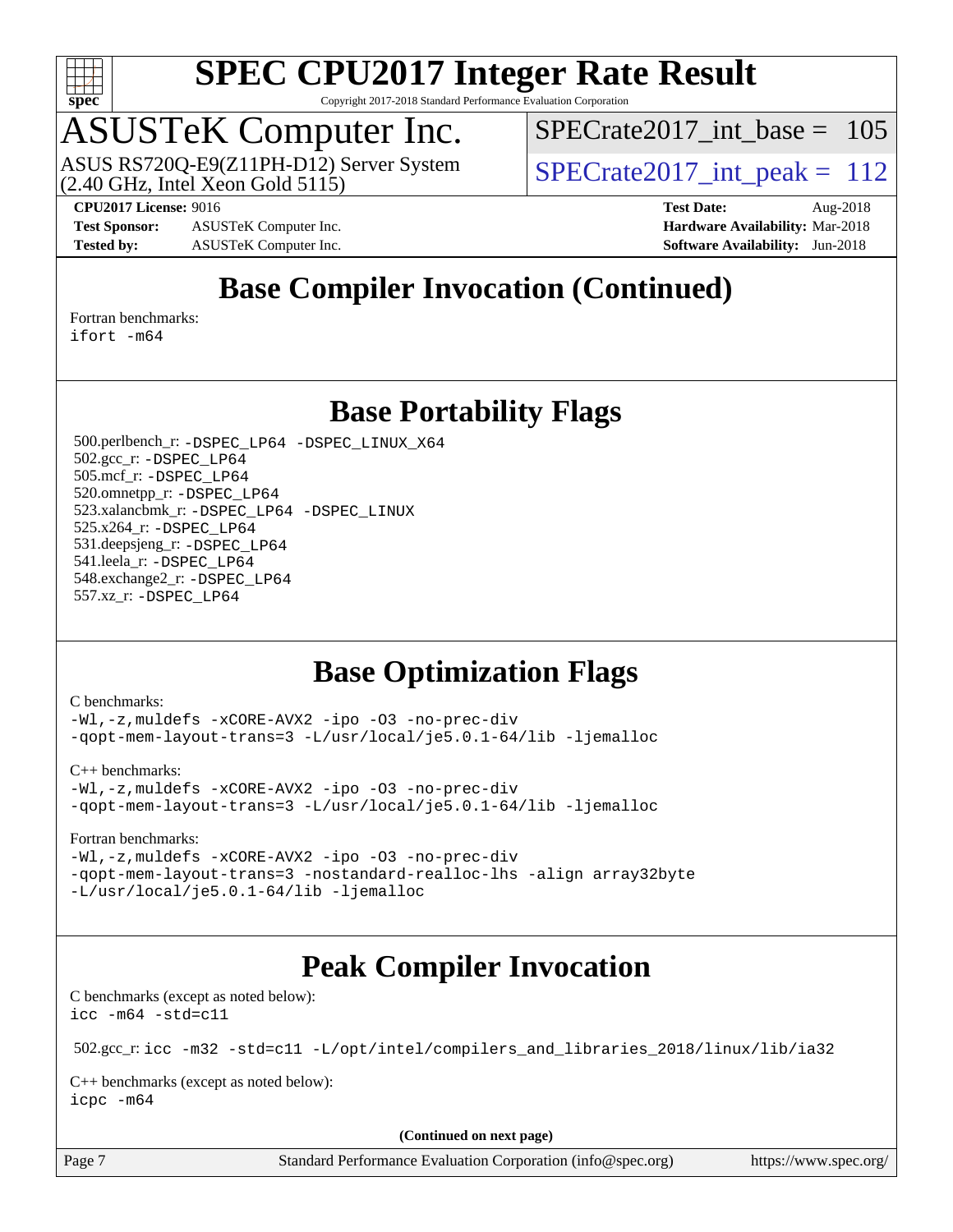

Copyright 2017-2018 Standard Performance Evaluation Corporation

## ASUSTeK Computer Inc.

 $(2.40$  GHz, Intel Xeon Gold  $5115$ ) ASUS RS720Q-E9(Z11PH-D12) Server System  $\overline{SPECrate2017\_int\_peak} = 112$ 

 $SPECrate2017\_int\_base = 105$ 

**[Test Sponsor:](http://www.spec.org/auto/cpu2017/Docs/result-fields.html#TestSponsor)** ASUSTeK Computer Inc. **[Hardware Availability:](http://www.spec.org/auto/cpu2017/Docs/result-fields.html#HardwareAvailability)** Mar-2018

**[CPU2017 License:](http://www.spec.org/auto/cpu2017/Docs/result-fields.html#CPU2017License)** 9016 **[Test Date:](http://www.spec.org/auto/cpu2017/Docs/result-fields.html#TestDate)** Aug-2018

## **[Tested by:](http://www.spec.org/auto/cpu2017/Docs/result-fields.html#Testedby)** ASUSTeK Computer Inc. **[Software Availability:](http://www.spec.org/auto/cpu2017/Docs/result-fields.html#SoftwareAvailability)** Jun-2018

## **[Peak Compiler Invocation \(Continued\)](http://www.spec.org/auto/cpu2017/Docs/result-fields.html#PeakCompilerInvocation)**

523.xalancbmk\_r: [icpc -m32 -L/opt/intel/compilers\\_and\\_libraries\\_2018/linux/lib/ia32](http://www.spec.org/cpu2017/results/res2018q4/cpu2017-20180917-08865.flags.html#user_peakCXXLD523_xalancbmk_r_intel_icpc_49b8c4a2e52517df5e44233d8730ac3dfca5acbb5ef11df3347e50260a55109134bcb7fd2e543798dfd93e66566a4e08776ad3f7d40a4ff4276870c090f61f0e)

[Fortran benchmarks](http://www.spec.org/auto/cpu2017/Docs/result-fields.html#Fortranbenchmarks): [ifort -m64](http://www.spec.org/cpu2017/results/res2018q4/cpu2017-20180917-08865.flags.html#user_FCpeak_intel_ifort_64bit_24f2bb282fbaeffd6157abe4f878425411749daecae9a33200eee2bee2fe76f3b89351d69a8130dd5949958ce389cf37ff59a95e7a40d588e8d3a57e0c3fd751)

#### **[Peak Portability Flags](http://www.spec.org/auto/cpu2017/Docs/result-fields.html#PeakPortabilityFlags)**

 500.perlbench\_r: [-DSPEC\\_LP64](http://www.spec.org/cpu2017/results/res2018q4/cpu2017-20180917-08865.flags.html#b500.perlbench_r_peakPORTABILITY_DSPEC_LP64) [-DSPEC\\_LINUX\\_X64](http://www.spec.org/cpu2017/results/res2018q4/cpu2017-20180917-08865.flags.html#b500.perlbench_r_peakCPORTABILITY_DSPEC_LINUX_X64) 502.gcc\_r: [-D\\_FILE\\_OFFSET\\_BITS=64](http://www.spec.org/cpu2017/results/res2018q4/cpu2017-20180917-08865.flags.html#user_peakPORTABILITY502_gcc_r_file_offset_bits_64_5ae949a99b284ddf4e95728d47cb0843d81b2eb0e18bdfe74bbf0f61d0b064f4bda2f10ea5eb90e1dcab0e84dbc592acfc5018bc955c18609f94ddb8d550002c) 505.mcf\_r: [-DSPEC\\_LP64](http://www.spec.org/cpu2017/results/res2018q4/cpu2017-20180917-08865.flags.html#suite_peakPORTABILITY505_mcf_r_DSPEC_LP64) 520.omnetpp\_r: [-DSPEC\\_LP64](http://www.spec.org/cpu2017/results/res2018q4/cpu2017-20180917-08865.flags.html#suite_peakPORTABILITY520_omnetpp_r_DSPEC_LP64) 523.xalancbmk\_r: [-D\\_FILE\\_OFFSET\\_BITS=64](http://www.spec.org/cpu2017/results/res2018q4/cpu2017-20180917-08865.flags.html#user_peakPORTABILITY523_xalancbmk_r_file_offset_bits_64_5ae949a99b284ddf4e95728d47cb0843d81b2eb0e18bdfe74bbf0f61d0b064f4bda2f10ea5eb90e1dcab0e84dbc592acfc5018bc955c18609f94ddb8d550002c) [-DSPEC\\_LINUX](http://www.spec.org/cpu2017/results/res2018q4/cpu2017-20180917-08865.flags.html#b523.xalancbmk_r_peakCXXPORTABILITY_DSPEC_LINUX) 525.x264\_r: [-DSPEC\\_LP64](http://www.spec.org/cpu2017/results/res2018q4/cpu2017-20180917-08865.flags.html#suite_peakPORTABILITY525_x264_r_DSPEC_LP64) 531.deepsjeng\_r: [-DSPEC\\_LP64](http://www.spec.org/cpu2017/results/res2018q4/cpu2017-20180917-08865.flags.html#suite_peakPORTABILITY531_deepsjeng_r_DSPEC_LP64) 541.leela\_r: [-DSPEC\\_LP64](http://www.spec.org/cpu2017/results/res2018q4/cpu2017-20180917-08865.flags.html#suite_peakPORTABILITY541_leela_r_DSPEC_LP64) 548.exchange2\_r: [-DSPEC\\_LP64](http://www.spec.org/cpu2017/results/res2018q4/cpu2017-20180917-08865.flags.html#suite_peakPORTABILITY548_exchange2_r_DSPEC_LP64) 557.xz\_r: [-DSPEC\\_LP64](http://www.spec.org/cpu2017/results/res2018q4/cpu2017-20180917-08865.flags.html#suite_peakPORTABILITY557_xz_r_DSPEC_LP64)

## **[Peak Optimization Flags](http://www.spec.org/auto/cpu2017/Docs/result-fields.html#PeakOptimizationFlags)**

[C benchmarks](http://www.spec.org/auto/cpu2017/Docs/result-fields.html#Cbenchmarks):

```
 500.perlbench_r: -Wl,-z,muldefs -prof-gen(pass 1) -prof-use(pass 2) -ipo
-xCORE-AVX2 -O3 -no-prec-div -qopt-mem-layout-trans=3
-fno-strict-overflow -L/usr/local/je5.0.1-64/lib
-ljemalloc
 502.gcc_r: -Wl,-z,muldefs -prof-gen(pass 1) -prof-use(pass 2) -ipo
-xCORE-AVX2 -O3 -no-prec-div -qopt-mem-layout-trans=3
-L/usr/local/je5.0.1-32/lib -ljemalloc
 505.mcf_r: basepeak = yes
 525.x264_r: -Wl,-z,muldefs -xCORE-AVX2 -ipo -O3 -no-prec-div
-qopt-mem-layout-trans=3 -fno-alias
-L/usr/local/je5.0.1-64/lib -ljemalloc
 557.xz_r: basepeak = yes
```